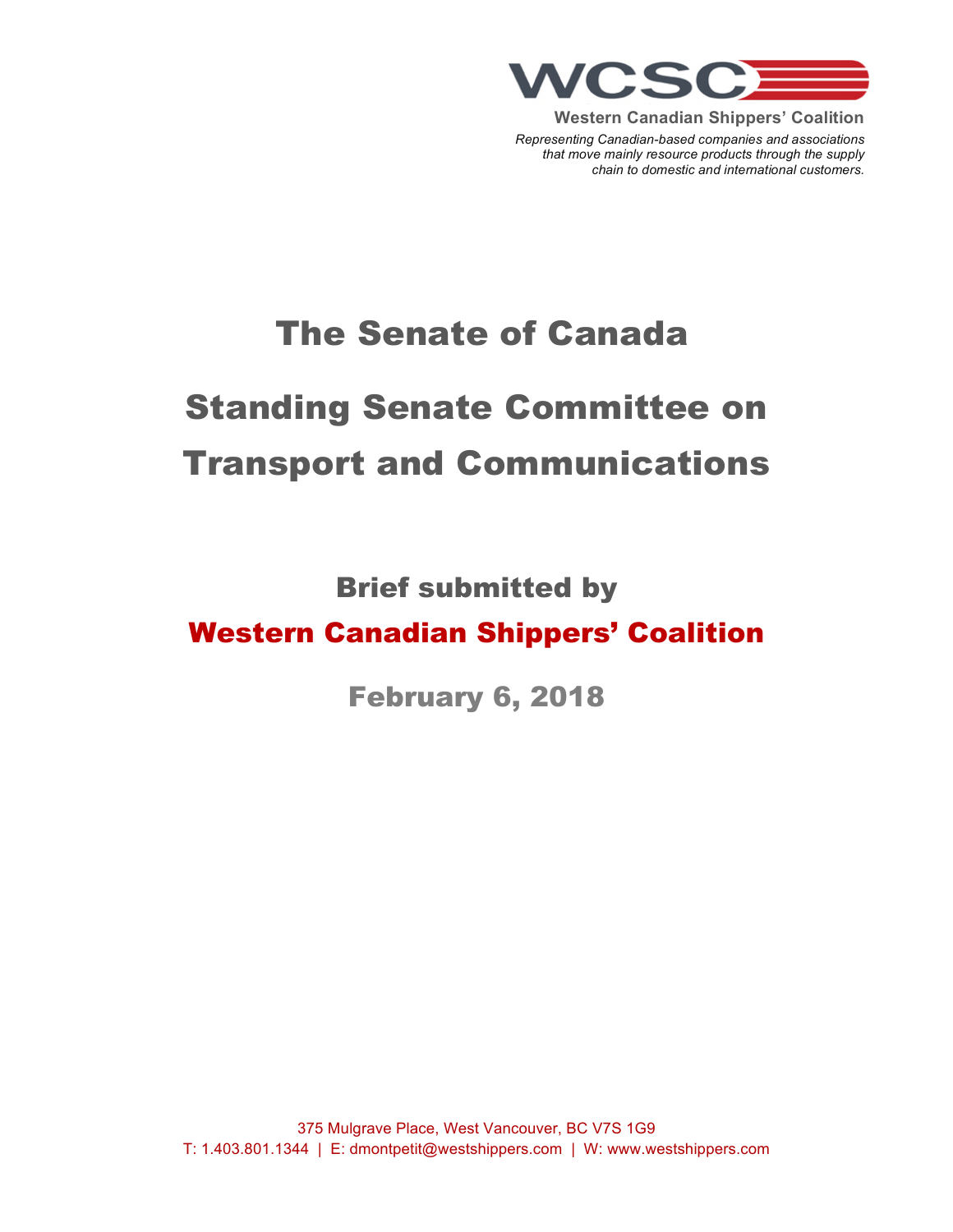#### **Introduction**

Western Canadian Shippers' Coalition **(**WCSC) is a cross-commodity organization focused on transportation issues affecting member companies based in Western Canada that move mainly resource products through the supply chain to domestic and international customers.

WCSC's goal is a competitive, economic, efficient and safe transportation system in Canada that permits our members to compete both domestically and internationally. Since it was formed, WCSC has supported the need for effective shipper remedies that introduce a measure of balance into shippers' dealings with monopoly rail service providers. WCSC has been actively involved in providing a shipper perspective on numerous amendments to the legislation. WCSC participated in the 1992 Review of the National Transportation Act, the 2000 CTA Review, the Rail Freight Service Review in 2009-2010 and, more recently, the 2015 review of the Act led by David Emerson, as well as the subsequent consultations initiated by Minister Garneau and House of Commons' Standing Committee on Transportation, Infrastructure and Communities (September 12, 2017).

Our members represent a range of commodities but all are heavy users of rail transportation. Their shipping facilities tend to be located close to where the natural resources they process and ship are found. Because of their remote locations and the large volumes of products they ship, they are completely dependent on rail to move their products to market. In the vast majority of cases, they have access to only one rail carrier. That reality gives the railway significant market power even over very large shippers.

While our members would prefer to negotiate commercial agreements for rail freight rates and service in a competitive environment, the reality is that the market in which they buy rail transportation is not competitive. The option of taking their business to a competing railway when faced with excessive freight rates, large price increases or non-performance (or substandard performance) simply does not exist.

David Montpetit has been president and CEO of WCSC since 2014. He is also president of Diadem Group Ltd., a transportation and logistics consulting firm that works primarily in the areas of rail transportation and port logistics. His previous experience includes negotiating rail transportation agreements both as a representative of a Class 1 rail carrier and as vice president Logistics and Government relations for a large mining company.

Our current membership includes:

- Alberta Newsprint (ANC) | Forestry
- Alberta-Pacific Forest Industries Inc. | Forestry<br>• Gibson Energy ULC | Petroleum
- Gibson Energy ULC | Petroleum
- Keyera Corp. | Petroleum
- K+S Potash Canada | Potash
- Lehigh Cement | Aggregates | Cement | Fly Ash
- MEG Energy | Petroleum
- Millar Western Forest Products Ltd. | Forestry
- Sherritt International | Mining
- Standard General | Aggregate | Asphalt
- Sultran Ltd. | Sulphur | Petroleum
- Suncor Energy Inc. | Petroleum
- West Fraser Ltd. | Forestry
- Strategic Partnership | WCSC and Pulse Canada In December 2015 WCSC and Pulse Canada developed a strategic partnership to collaborate on transportation issues of mutual interest.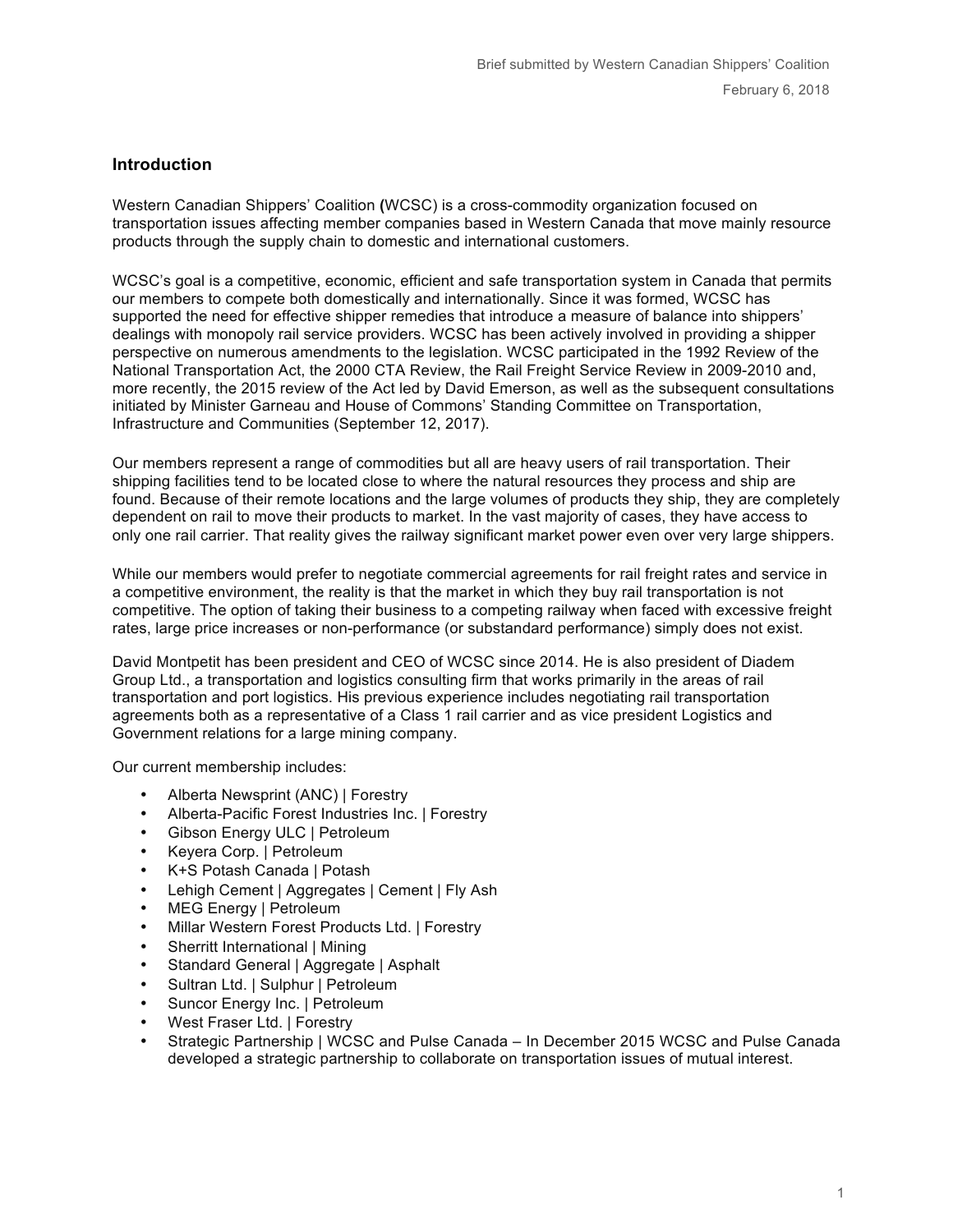#### **Bill C-49: Transportation Modernization Act**

WCSC has been actively involved in the consultations leading up to the introduction of Bill C-49, as well as in the recent hearings of the House of Commons Standing Committee. While we have concerns with respect to a number of the other measures contained in Bill C-49, our current focus is on two key areas of the Bill in which our members believe minor adjustments would greatly advance the objective of promoting a more competitive, balanced and efficient transportation system.

#### **Agency Own-Motion Powers**

While the Agency has the jurisdiction to address rail service and other rail-related issues, it can currently only act in response to a formal complaint.<sup>1</sup> This is problematic in two respects: (1) fear of retaliation from the rail carrier discourages shippers from initiating a complaint process; and (2) where a shipper does file a complaint, the Agency is limited to addressing that particular shipper's issues.

Particularly in relation to widespread or systemic problems, the lack of own-motion powers on the part of the Agency in relation to rail hampers the development and implementation of timely and pro-active measures. When compared with the Agency's mandate in relation to air transportation<sup>2</sup> and with the mandate of other federal tribunals, such as the National Energy Board, the absence of own-motion powers is an anomaly that should be rectified.

To address this shortcoming, we recommend the following amendment to Bill C-49:

#### **The Act is amended by adding the following after Section 24:**

(24.1) The Agency may of its own motion inquire into, hear and determine any matter or thing that under this Act it may inquire into, hear and determine.

This change is necessary to allow the Agency to respond in a more timely fashion in matters within its existing mandate.

In our discussions with Transport Canada personnel, they raised a concern that giving the Agency ownmotion powers would result in the Agency, rather than Transport Canada, setting transportation policy.

We do not believe this concern is well founded. First, the Agency has had own-motion powers in relation to international air transport for years but has used this jurisdiction only sparingly. There is no reason to believe the Agency would depart from this established cautious approach. Secondly, the proposed amendment would not enlarge the scope of substantive issues the Agency can investigate or the range of remedial measures open to it. It would merely allow the Agency to trigger the process.

#### **Railway Costing in Final Offer Arbitration (FOA)**

Under the Act, shippers and railways can enter into confidential rate agreements. In the absence of such an agreement, a railway is free to set rail freight rates unilaterally, subject only to giving 30 days' notice when it wants to increase a rate. FOA is the only mechanism available to a shipper to challenge a rate that it believes is excessive. In this confidential process, an arbitrator selects either the shipper's final rate offer or the railway's final rate offer, and the rate selected by the arbitrator is binding on the parties for up to one year (up to two years under Bill C-49).

The Agency's role in FOA is limited to appointing the arbitrator, facilitating the simultaneous exchange of final offers, ruling on preliminary objections, and providing technical and administrative assistance when requested by the arbitrator.

 $1$  Bill C-49 would mandate the Agency to take on an ombudsman-type role in connection with any railway issue raised by an 'interested person" without a formal complaint having been filed. It stops short, however, of allowing the Agency to investigate, make recommendations or take any other action in connection with respect to such issues or to monitor and enforce informal resolutions reached with the Agency's assistance.

 $2$  Consider, for example, the Agency's recent investigation of Air Transat tarmac delays.